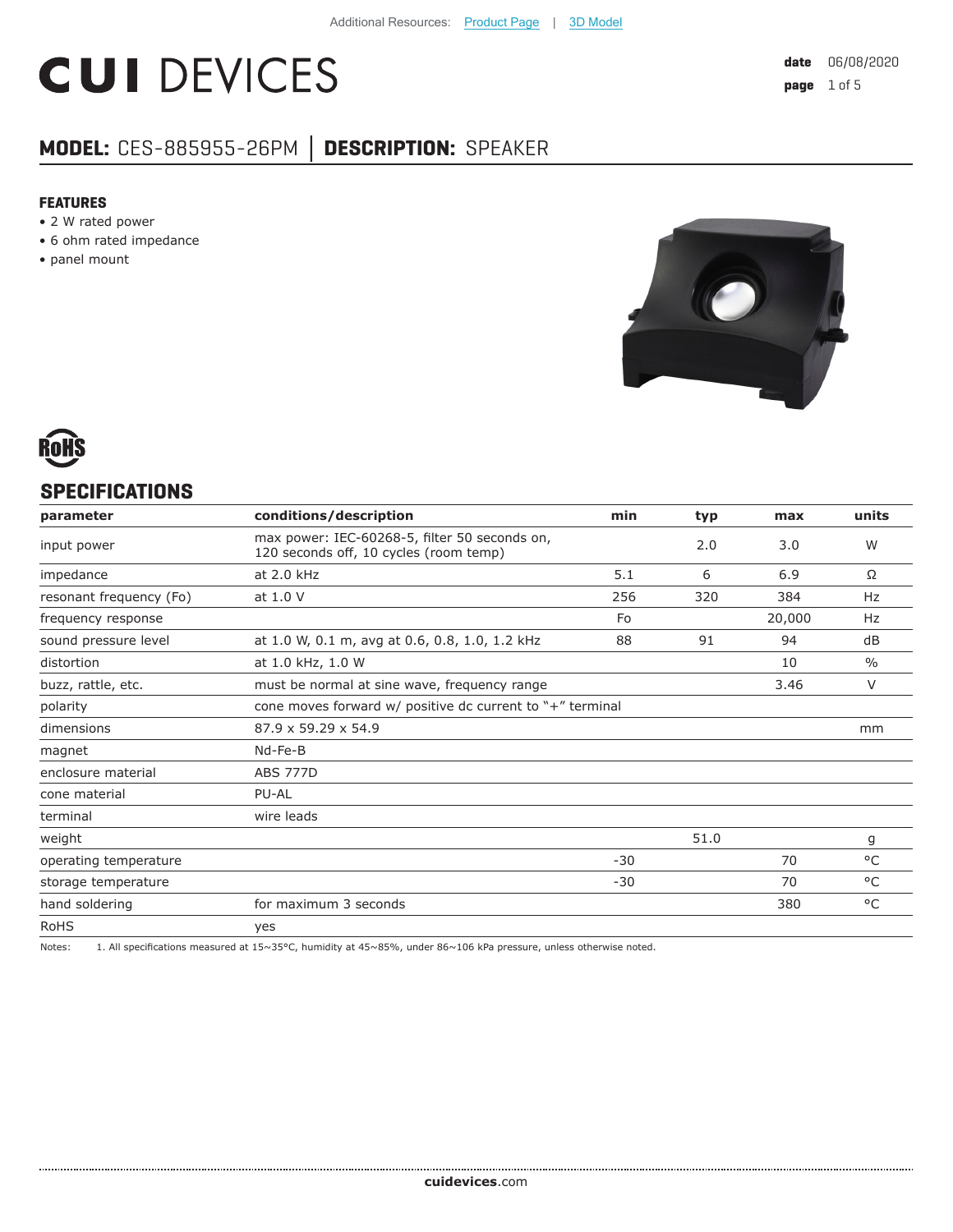#### **MECHANICAL DRAWING**

units: mm tolerance: ±0.3 mm

wire: UL1571 30 AWG internal speaker: CMS-3150-26SP

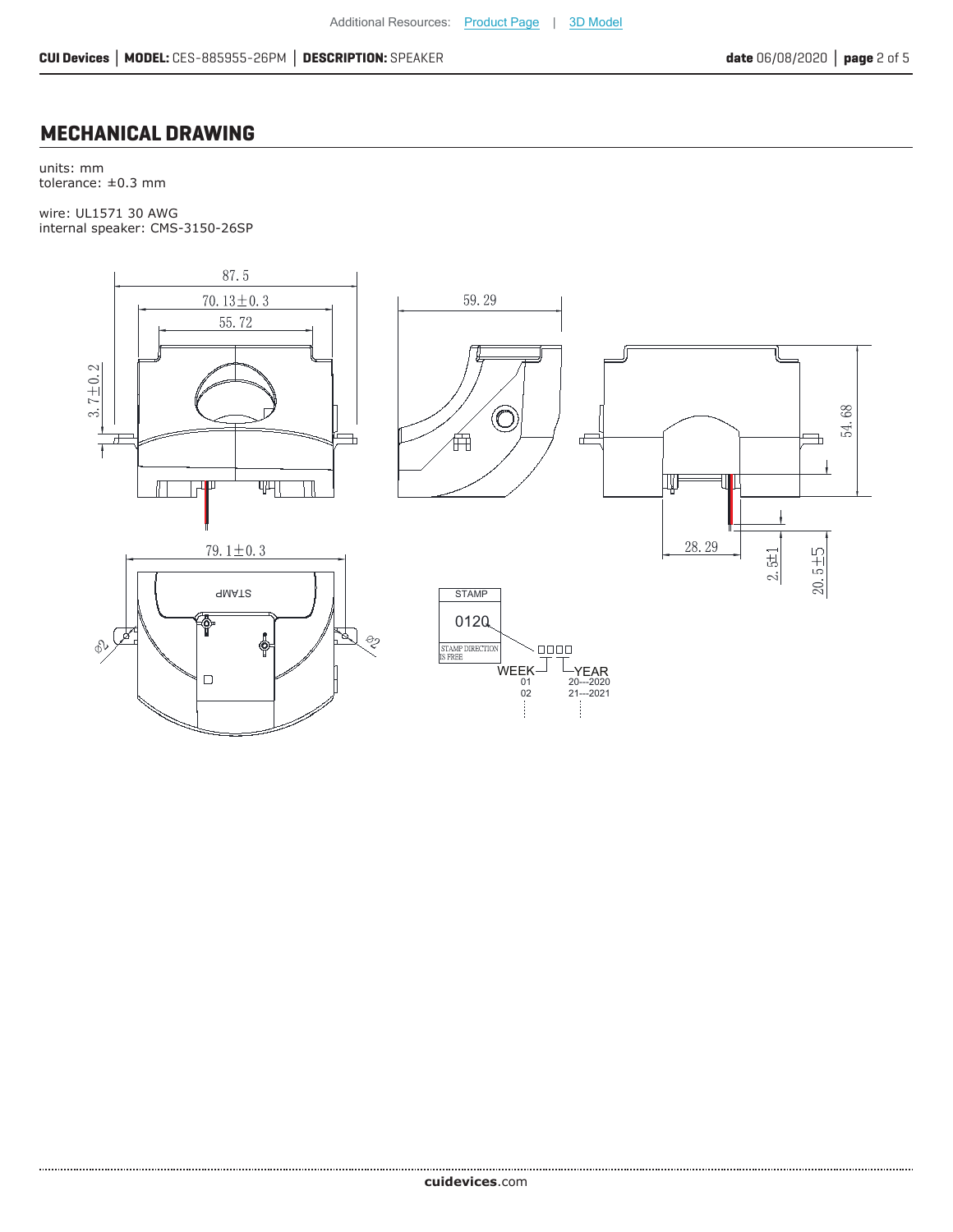#### **RESPONSE CURVES**

.................



#### **Total Harmonic Distortion Curve**

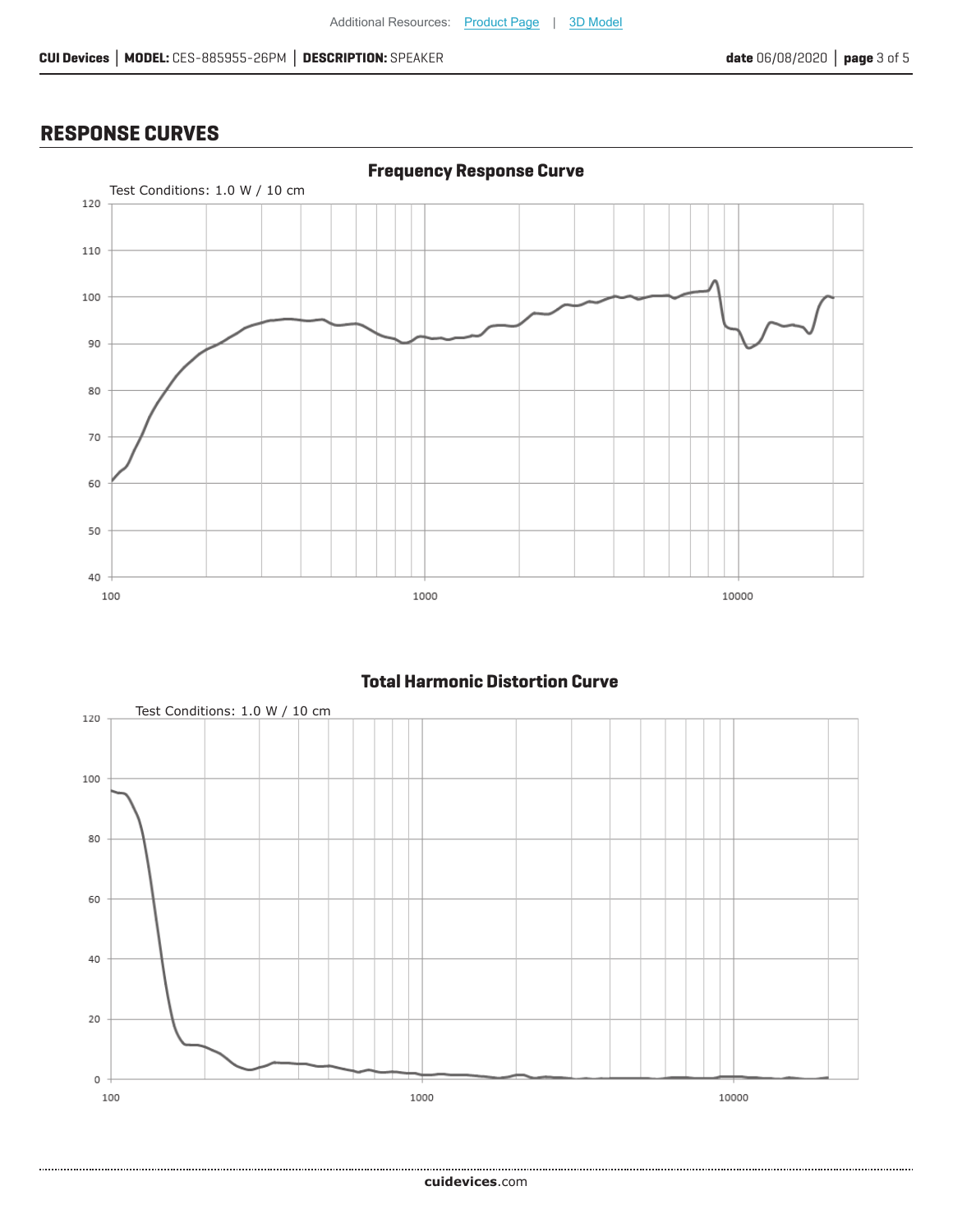#### **PACKAGING**

units: mm

Tray Size: 475 x 325 x 60 mm Tray QTY: 25 pcs per tray Carton Size: 485 x 335 x 270 mm Carton QTY: 100 pcs per carton